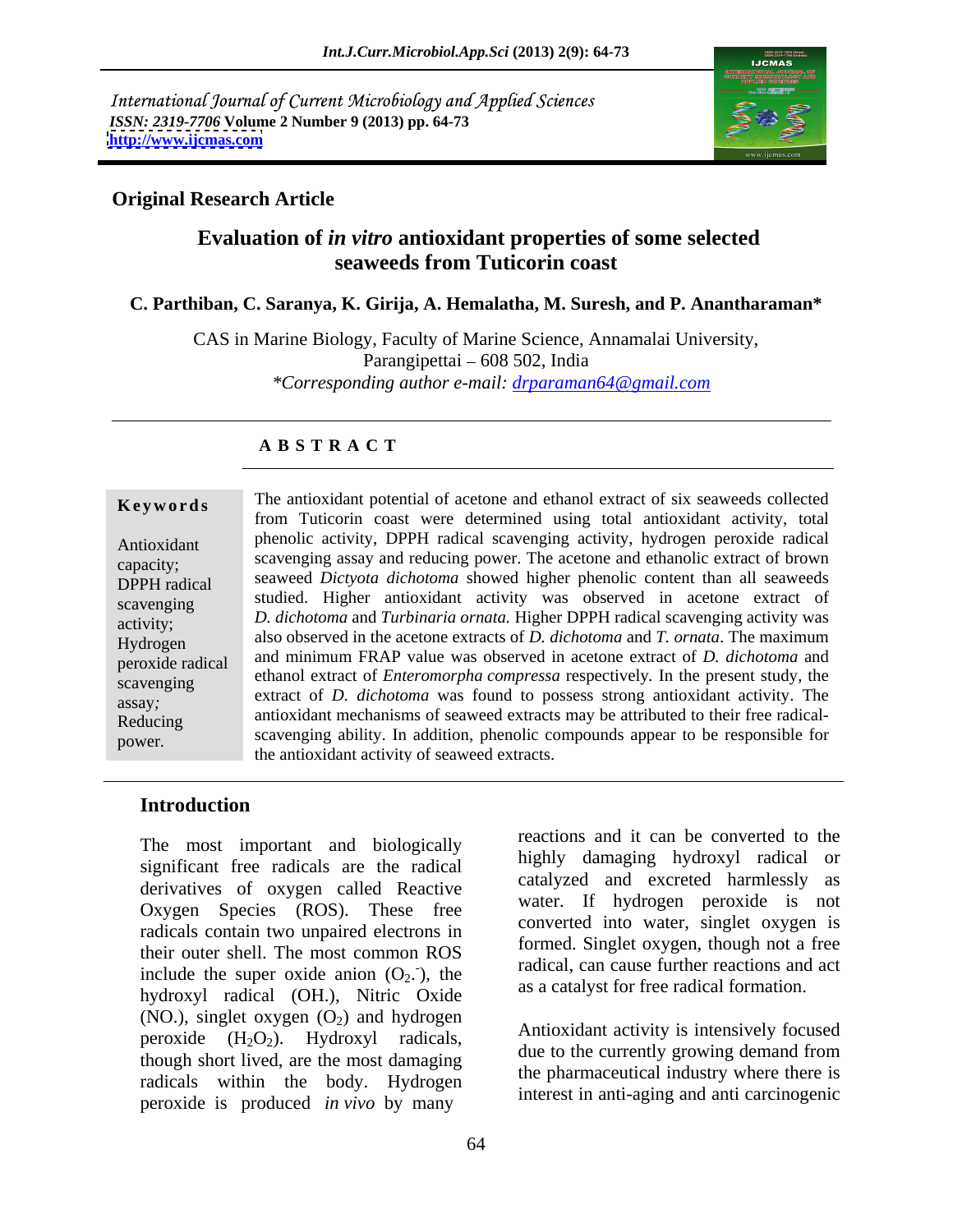natural bioactive compounds, which possess health benefits (Matsukawa *et al.,* 1997). Therefore antioxidants of natural behavior of seaweed resources. But, origin are much preferred (Gülçin *et al.*, seaweeds are mainly utilized for agar and 2002). The development of safe and algin production. Seaweeds have not effective antioxidants received much found a place in the dietary habits of attention in recent time. The search for people in India. But, the rich nutrients and powerful but non-toxic antioxidants from natural sources, especially edible or seaweeds make them the best low cost medicinal plants, is continuing for several years. Recently, the health effects especially the poor. Hence, these studies especially the suppression of active oxygen species by phytochemicals like tea; spices and herbs received much antioxidant potential of the seaweeds such attention as natural antioxidants.

Chinese medicinal literature (Abbott 1996). Seaweeds also have a number of secondary metabolites that serve as chemical defense mechanisms against herbivores and fouling (De Nys *et al.,* 1998, De Lara-Isassi *et al.,* 2000). It is thus highly probable that algae have the potential to provide an alternative source Two green seaweeds (*Enteromorpha* of leads in solving many biomedical *compressa* and *E.intestinalis),* two brown problems, including oxidative damage seaweeds (Dictyota dichotoma and

role in the antioxidative properties of many plant derived antioxidants were shade dried and grounded to fine (Canadanovic-Brunet *et al.,* 2006; powder, then kept in air tight container Farombi *et al.,* 2000; Kaur and Kapoor 2001) and phenolic substances were also analysis. reported to possess a wide range of biological effects, including antioxidant, **Antioxidant assay** antimicrobial, anti-inflammatory and vasodilatory actions. The antioxidant effect of naturally occurring phenolic components has previously been studied in Each sample weighed 10 gm was relation to the prevention of coronary diseases and cancer, as well as for agerelated degenerative brain disorders acetone and ethanol in a soxhlet extractor (Stoclet *et al.,* 2004; Stevenson and Hurst 2007).

The use of seaweed as food and medicine *Turbinaria ornata, Gracilaria corticata* prior to 2000BC found mention in ancient and *Hypnea musciformis* collected from The Gulf of Mannar located along the South East coast of India is adorned with plenty of seaweed resources. health benefits associated with the seaweeds make them the best low cost supplementary food for the people were undertaken to investigate the biochemical composition and evaluate the as *Enteromorpha compressa, E.intestinalis, Dictyota dichotoma,* the Tuticorin coast.

# **Materials and Methods**

# **Collection of sample**

(Ruberto *et al.,* 2002). *Turbinaria ornata) and* two red seaweeds Phenolic compounds play an important (Gracilaria corticata and Hypnea musciformis) were collected from the seaweeds *(Dictyota dichotoma and (Gracilaria corticata* and *Hypnea musciformis)* were collected from the Tuticorin coast. The collected seaweeds and stored in a freezer until further analysis.

# **Antioxidant assay**

# **Preparation of extract**

Each sample weighed 10 gm was transferred into a conical flask. The seaweed powders were extracted with for six hours. The extracts were then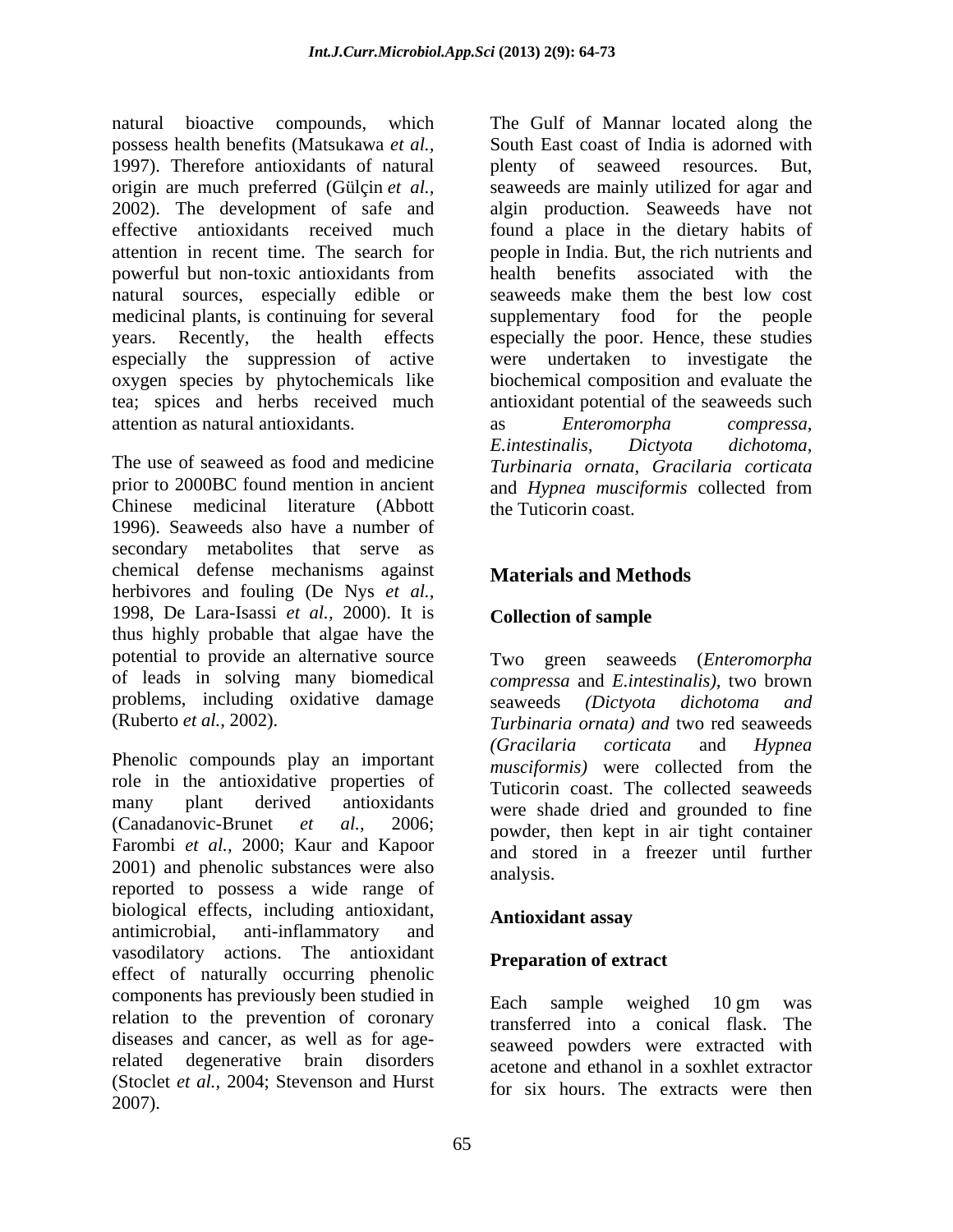concentrated under reduced pressure and all sample mixtures was measured at the resultant residue was stored in dark at 695 nm. Total antioxidant activity is 4ºC until further use. expressed as the number of equivalents of

### **Evaluation of antioxidant activity**

The lyophilized seaweed extracts were dissolved in distilled water at a Reducing power of different crude extract concentration of 10 mg  $ml^{-1}$ . The free extracts was evaluated using standard solvent extract containing different

Phenolic contents of crude extracts were (10% of TCA) was added and centrifuged estimated by the method of Taga *et al.,* (1984). Briefly 100 µl of aliquot sample was mixed with 2.0 ml of 2%  $Na<sub>2</sub>CO<sub>3</sub>$  and distilled water at 0.5 ml of ferric chloride allowed to stand for 2 min at room (0.1%). Absorbance was measured at temperature. After incubation, 100 µl of 50% Folin Ciocalteau's phenol reagent was added and the reaction mixture was mixed thoroughly and allowed to stand for  $30 \text{ min}$  at room temperature in the dark.  $\qquad \qquad \text{assav}$ Absorbance of all the sample solutions

following the method of Prieto *et al.,* were mixed together in 250 ml distilled beroxide was calculated using the water and labeled as Total Antioxidant following formula Capacity (TAC) reagent. 300 µl of extract  $\%$  scavenging (H<sub>2</sub>O<sub>2</sub>) = (A<sub>0</sub>-A<sub>1</sub>/A<sub>0</sub>) X 100 was dissolved in 3 ml of TAC reagent. Blank was maintained with distilled water replacing the TAC reagent. Absorbance of

ascorbic acid.

### **Reducing Power**

. The free was determined by the method prescribed radial scavenging activity of the seaweed by Oyaizu (1986). 1.0 ml of different procedures and Gallic acid was used as the concentration of samples was mixed with reference compound. All analysis were run 2.5 ml of phosphate buffer (0.2 M, pH 6.6) in triplicates and averaged. and 2.5 ml of potassium ferric cyanide **Total phenolic content** water bath at 50°C for 20 min. After solvent extract containing different (1%). Reaction mixture was kept in a incubation, 2.5 ml of Trichloroacetic acid at 650 rpm for 10 min. From the layer, 2.5 ml solution was mixed with 2.5 ml of distilled water at 0.5 ml of ferric chloride 700 nm. Increased absorbance indicates increased reducing power.

### **Hydrogen peroxide radical scavenging assay**

was measured at 720 nm using The ability of seaweed extract to scavenge spectrophotometer (Phenolic content are hydrogen peroxide was determined by expressed as Gallic acid equivalent per following the standard procedure (Gulçin gram). *et al.,* 2004).Hydrogen peroxide 10 mM **Total Antioxidant activity** buffer saline of 0.1 M, pH 7.4. 1 ml Total antioxidant activity was measured with 2 ml of hydrogen peroxide solution. (1999). To 7.45 ml of sulphuric acid in the UV spectrophotometer against a (0.6 mM solution), 0.9942 g of sodium sulphate (28 mM solution) and 1.2359 g of 10 min of incubation at 37°C. The ammonium molybdate (4 mM solution) The ability of seaweed extract to scavenge solution was prepared in the phosphate (0.25 mg) of the extract was rapidly mixed The absorbance was measured at 230 nm blank (without hydrogen peroxide) after percentage of scavenging of hydrogen peroxide was calculated using the following formula

 $A_0$  - absorbance of control

 $A_1$  – Absorbance of sample).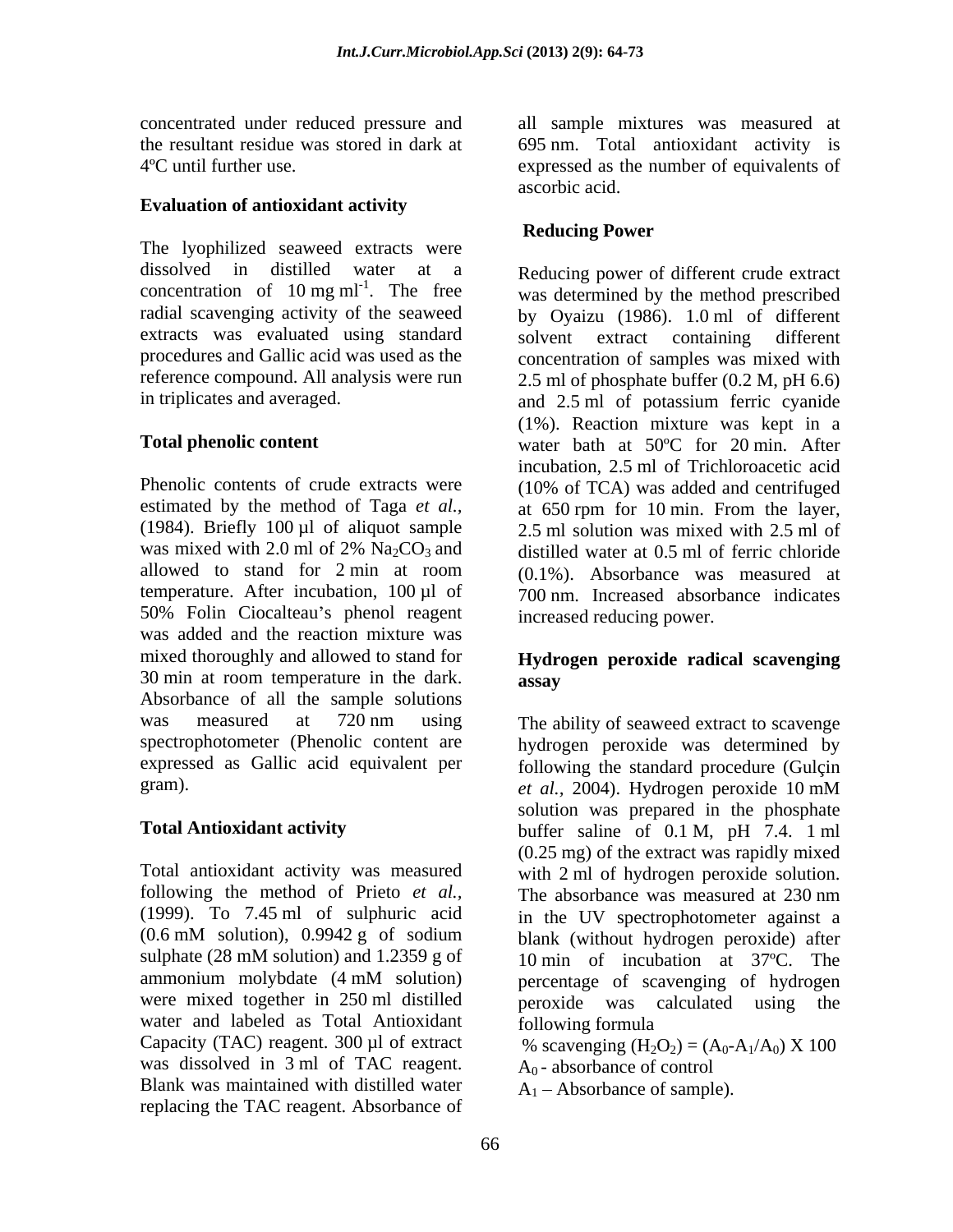The Scavenging effects of crude methanol scavenging activity, Hydrogen peroxide extract and fractions were determined by scavenging assay and Reducing power the method of Yen and Chen (1995). assay. These five methods represented Briefly, 2.0 ml of 0.16 mM DPPH solution different mechanisms of antioxidant (in methanol) was added to the test tube containing 2.0 ml aliquot of sample. The mixture was vortexed for 1 min and kept at room temperature for 30 min in the dark. The absorbance of all the sample solutions was measured at 517 nm. The Scavenging effect (%) was calculated by using the formulae given by Duan *et al.*,<br>was quite large. The acetone

Scavenging effect  $(\% ) = [1-(A \; sample-A \; ]$ 

A control - absorbance of the control

A sample blank - absorbance of the sample only (sample without DPPH solution).

There are many methods to determine antioxidant capacity. These methods differ in terms of their assay principles and experimental conditions; consequently in different methods antioxidants in especially polyphenols, have antioxidant particular have varying contributions to total antioxidant potential (Cao and Kuda *et al.*, 2005). The brown seaweed<br>Prior 1998) The Beducing power assay *Dictvota dichotoma* showed higher Prior 1998). The Reducing power assay can react with iron (II) and SH-group containing antioxidants (Benzie and Strain 1996) and DPPH method use organic radicals (Chandrasekar *et al.,* 2006), so it is expected that using these two methods accurately reflects all of the antioxidants in a sample. In this study, antioxidant activities were tested using five different

**DPPH radical scavenging activity** assays, total phenolic content, total antioxidant activity, DPPH radical different mechanisms of antioxidant action.

### **Total Phenolic content**

 $(2006)$ . (16.375 $\pm$ 0.44 mg gallic acid equivalents g<sup>-</sup> blank)/A control]  $\times$  100 gallic acid equivalents g<sup>-1</sup>) of brown (DPPH solution without sample) seaweeds used in this experiment. The A sample - absorbance of the test sample noticed in ethanol extract (1.04±0.03 mg (DPPH solution +Test sample) gallic acid equivalents  $g^{-1}$ ) of red seaweed **Results and Discussion** accounts and accounts including antioxidant properties. **Antioxidant capacity of seaweeds** biological activities of phenolic compounds, which are potential The phenolic content of seaweeds was evaluated using the Folin-Ciocalteu method and the results are presented in Fig. 1. The variation in phenolic content was quite large. The acetone **-** Andrew March 2014 <sup>1</sup>) and ethanolic extract  $(12.84 \pm 0.39 \text{ mg})$  $-1$  of hrown ) of brown seaweed *Dictyota dichotoma* showed higher phenolic content than the all other minimum total phenolic content was  $^{-1}$ ) of rod soowood ) of red seaweed *Hypnea musciformis.* Phenolic compounds are commonly found in plants and have been reported to have several biological activities including antioxidant properties. A number of studies focused on the biological activities of phenolic compounds, which are potential antioxidants and free radical scavengers (Rice-Evans *et al.,* 1995; Sugihara *et al.,* 1999; Kahkonen *et al.,* 1999). Earlier reports revealed that seaweed extracts, especially polyphenols, have antioxidant activity (Yan *et al.,* 1999; Lim *et al.,* 2002; Kuda *et al.,* 2005). The brown seaweed *Dictyota dichotoma* showed higher phenolic contents than all the seaweeds tested. Jimenez-Escrig *et al.,* (2001) also reported similar findings that brown seaweeds contain higher phenolic content than the red seaweeds. Earlier reports revealed that phenolic compounds are one of the most effective antioxidants in brown algae (Nagai and Yakimoto 2003).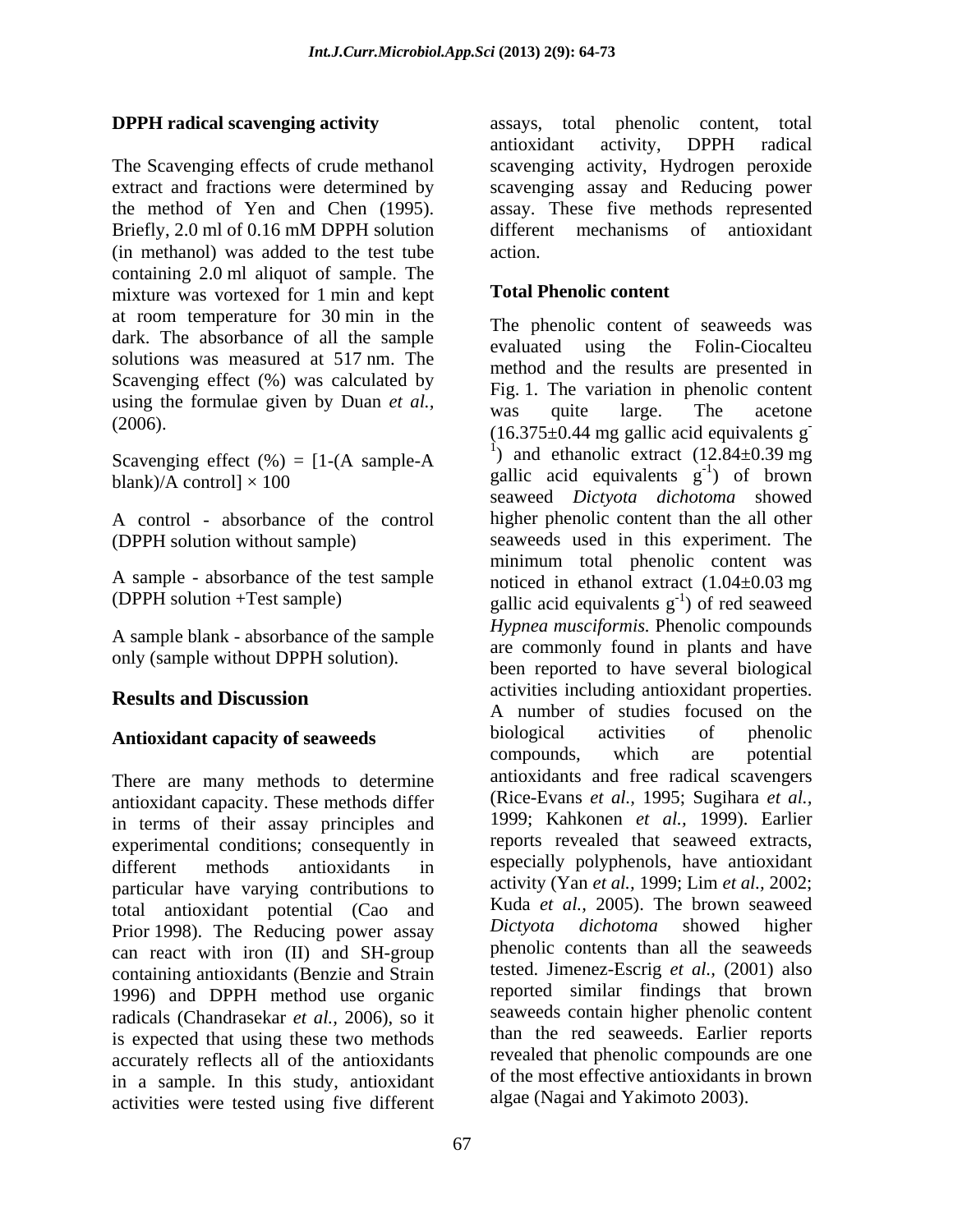The total antioxidant activity of seaweeds was evaluated and the results are presented was obtained from ethanol extracts of *E.*  as mg ascorbic acid/g (Fig. 2). In phosphor *compressa.* The reducing power of the molybdenum method, molybdenum VI extracts increased with the increasing the  $(Mo<sup>6+</sup>)$  is reduced to form a green concentration of extracts. Same trend has phosphate/Mo<sup>5+</sup> complex. Higher also been reported by Kumaran and antioxidant activity (232.76±3.80 mg Karunakaran (2007) in methanolic extracts ascorbic acid  $g^{-1}$ ) was observed in acetone of *Phyllanthus* species. extract of *D. dichotoma* and *T. ornata* (231.70±2.64 mg ascorbic acid g -1 ) **Hydrogen peroxide radical scavenging** followed by ethanolic extract of *T. ornata*  $(165.42 \pm 1.34 \text{ mg}$  ascorbic acid g<sup>-1</sup>). The minimum activity was noticed in acetone  $-1$  The Theorem is the Theorem in  $\mathbb{Z}$ ). The extract of *E. compressa* (68.80±2.55 mg of acetone and ethanol extracts of ascorbic acid  $g^{-1}$ ). However, Kumaran and seaweeds are presented on Fig. 5. The Karunakaran (2007) have reported total effect of extracts in scavenging hydrogen antioxidant activity in the range of 245 to peroxide radicals to prevent oxidative 376 mg ascorbic acid equivalents  $g^{-1}$  in degradation of substrate was determined. *Phyllanthus* species. Ye *et al.,* (2009) have The percent of inhibition was more than noticed higher antioxidant activity 45.08% in *D. dichotoma* followed by *T.*  (30.50 µmol FeSo<sub>4</sub> mg<sup>-1</sup>) in ethanol extract *ornata* (44.92%). Lower inhibition rate of of brown seaweed *Sargassum pallidum*. 25.29% was observed in ethanolic extract Ganesan *et al.*, (2008) noticed higher of *E. intestinalis.* activity (32.01 mg ascorbic acid equivalent  $g^{-1}$ ) in ethyl acetate fraction of **DPPH** radical scavenging assay red seaweed *A. spicifera*. It has been reported that solvents used for extraction<br>The effect of antioxidants on DPPH have dramatic effect on the chemical

In the Reducing power assay (Figs. 3 and (III) to ferrous (II) in a redox-linked colourimetric reaction (Li *et al.,* 2006) that involves single electron transfer. The reducing power indicates that the and reduce the oxidized intermediate of the lipid peroxidation process, so that they can act as primary and secondary antioxidants (Yen and Chen 1995). The

**Total Antioxidant activity** maximum (2.413±0.001) reducing power value was observed in acetone extracts of *D. dichotoma* and minimum (0.764±0.003) concentration of extracts. Same trend has of *Phyllanthus* species.

# **activity**

 $H_2O_2$  scavenging activities (% inhibition)  $H_2O_2$  scavenging activities (% inhibition) *ornata* (44.92%). Lower inhibition rate of<br>25.29% was observed in ethanolic extract of *E. intestinalis*.

# **DPPH radical scavenging assay**

species (Yuan *et al.*, 2005). hydrogen donating ability. DPPH is a **Reducing Power Ferric Reducing** electron or hydrogen radical to become a **Antioxidant Power (FRAP)** stable diamagnetic molecule. When a 4), antioxidants in the sample reduce ferric non-radical form of DPPH is obtained antioxidant compounds are electron donars substances and is a useful reagent for The effect of antioxidants on DPPH radical scavenging is thought to be due to stable free radical and it accepts an DPPH solution is mixed with a substrate acting as a hydrogen atom donor, a stable with simultaneous change of the violet colour to pale yellow (Molyneux 2004). Hence DPPH has been used extensively as a free radical to evaluate reducing investigating the free radical scavenging activities of compounds (Duan *et al.,* 2006).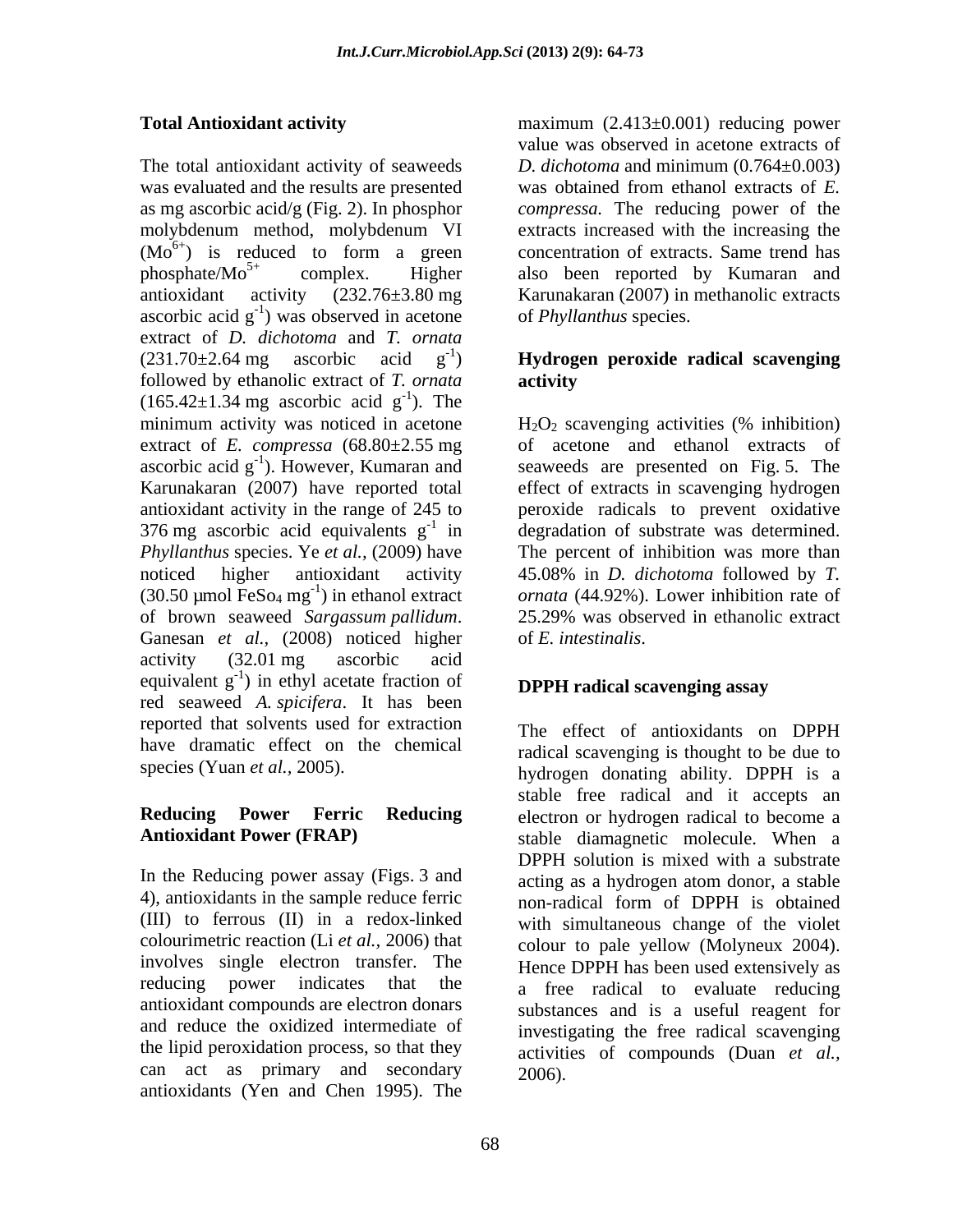

**Figure.1** Total phenolic content of selected seaweeds from Tuticorin coast







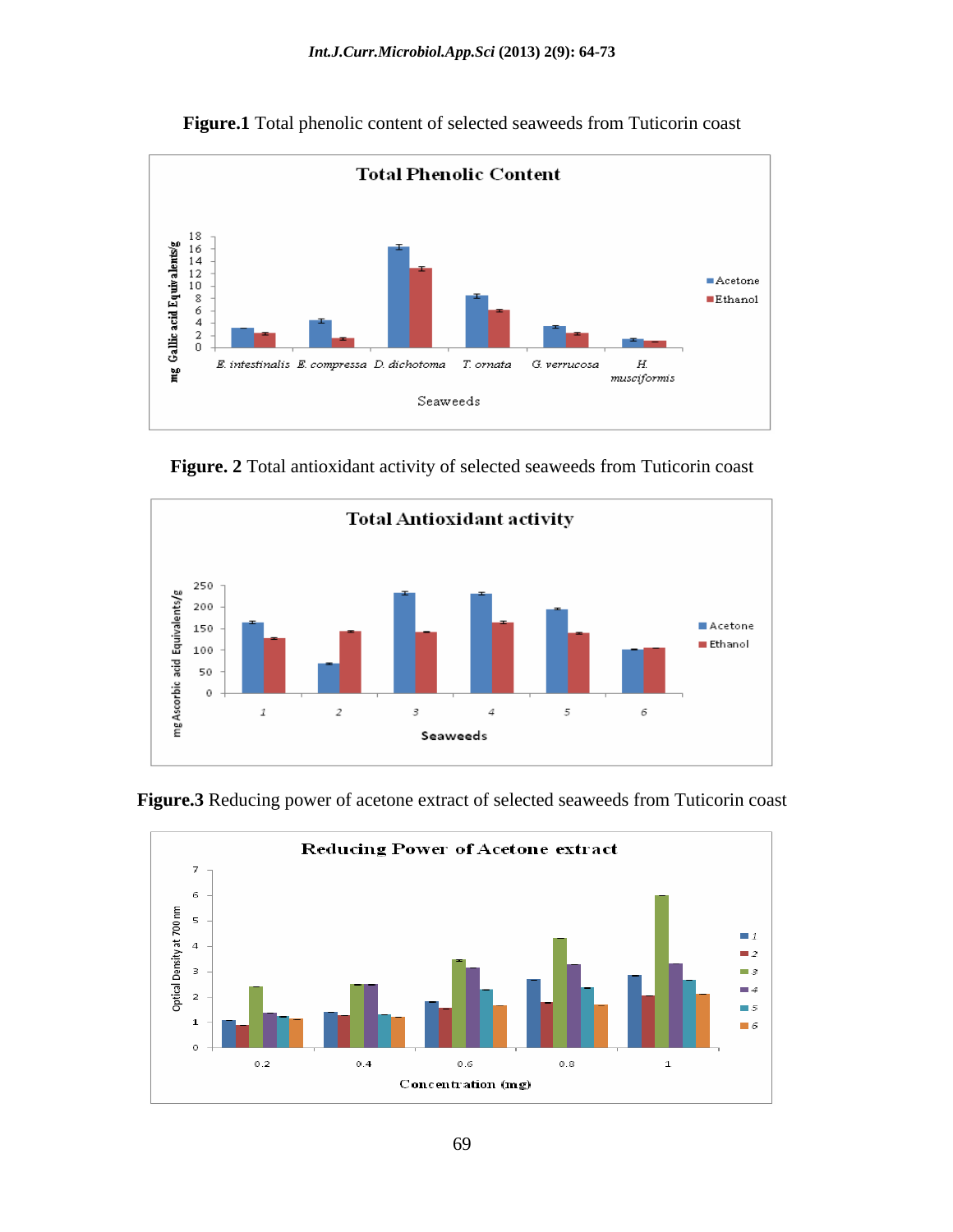

**Figure.4** Reducing power of ethanol extract of selected seaweeds from Tuticorin coast







**Figure.6** DPPH radical scavenging activity of selected seaweeds from Tuticorin coast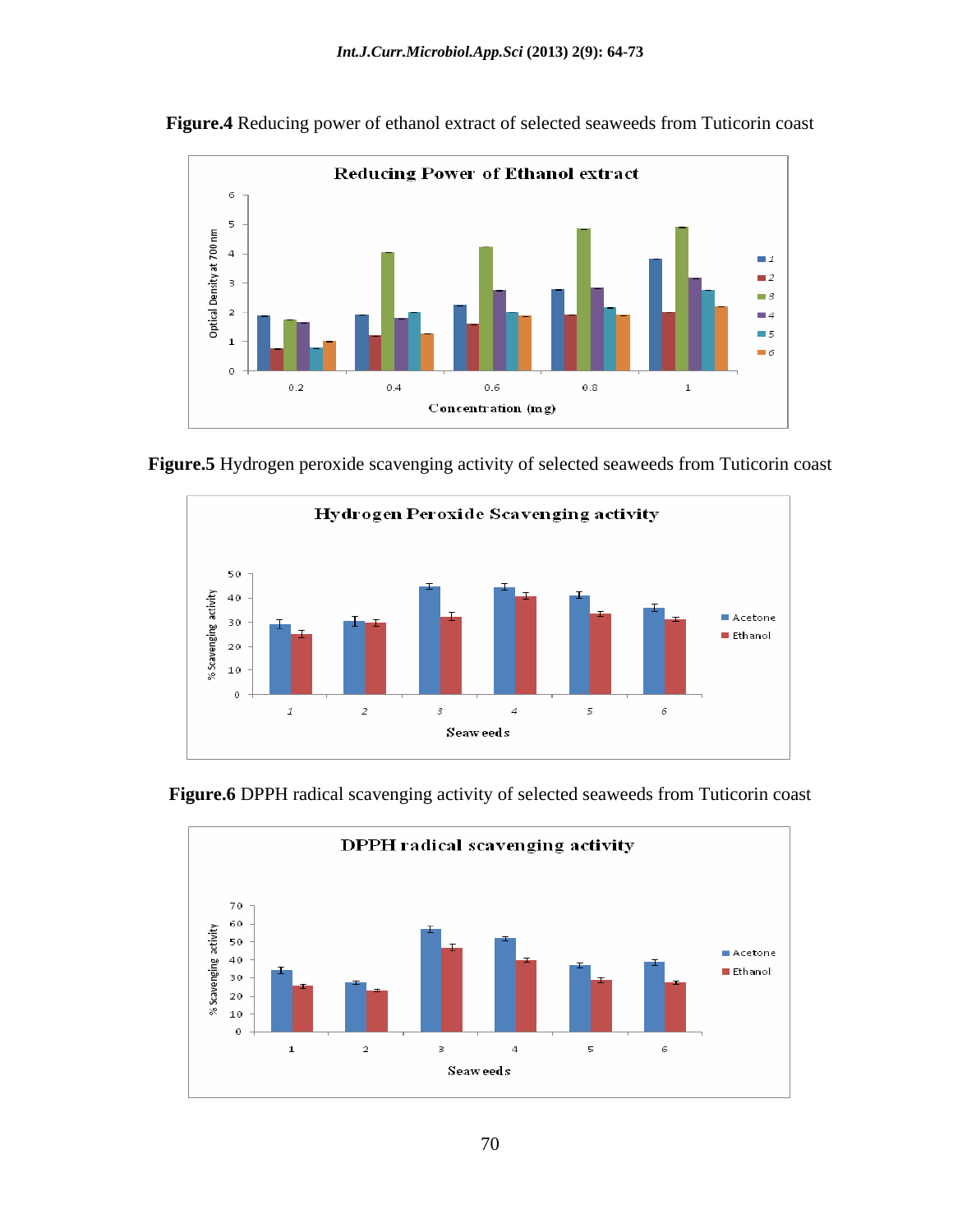In the present study, the DPPH radical assay was evaluated and the results are presented in Fig. 6. The higher DPPH radical scavenging activity was observed in the acetone extracts of power: the FRAP assay. Anal. *D. dichotoma* (57.153±1.87%) and *T. ornata* (52.071±1.05%). The minimum Canadanovic-Brunet, J. M., S. M. Djilas, radical scavenging activity was observed in ethanol extract of *E. compressa* (23.199±0.63%). Ganesan *et al.,* (2008) also noticed higher percentage DPPH radical scavenging activity in methanol extract of brown seaweed *T. conoides.* Cao, G., and Prior R. L. 1998. Comparison

In the present study, the extracts from *Dictyota dichotoma* were found to possess strong antioxidant activity. The 1315. antioxidant mechanisms of seaweed Chandrasekar, D., K. Madhusudhana, S. extracts may be attributed to their free radical-scavenging ability. In addition, phenolic compounds appear to be scavenging activity by reversed-phase responsible for the antioxidant activity of seaweed extracts. On the basis of the results obtained, seaweeds can be used for a variety of beneficial chemo-preventive effects. However, further studies on the and Collado-Vides L. 2000. antioxidative components of seaweed extracts and more in vivo evidence are required. Phycol. 12: 45-52.

Authors are thankful to the authorities of of marine natural products on CAS in Marine Biology, Faculty of seawee<br>Marine Sciences Annamalai University 79-87. Marine Sciences, Annamalai University, Parangipettai for the facilities provided to carry out the research work. Authors are thankful to Centre of Marine Living<br>Resources and Ecology MoES Govt of fractions obtained from a red alga, Resources and Ecology, MoES, Govt. of fractions obtained from a red alga,<br>
India for providing financial support *Polysiphonia urceolata*. Food Chem. India for providing financial support *Polysiphor*<br>throughout the study period 95:37-43 throughout the study period  $95: 37-43$ .

Abbott, J., 1996. Sharing the city: community participation in urban management. Earthscan Publication, London.

- Benzie, I. F. F., and Strain J. J. 1996. The ferric reducing ability of plasma as a Biochem. 239: 70–76.
- Canadanovic-Brunet, J. M., S. M. Djilas, G. S. Cetkovic, V. T. Tumbas, A. I. Mandic, and Canadanovic V. M. 2006. Antioxidant activities of different *Teucrium montanum* L. extracts. Int. J. Food Sci. Technol. 41: 667-673.
- of different analytical methods for assessing total antioxidant capacity of human serum. Clin. Chem. 44: 1309- 1315.
- Ramakrishna, and Diwan P. V. 2006. Determination of DPPH free radical HPLC: a sensitive screening method for polyherbal formulations. J. Pharm. Biomed. Anal. 40: 460-464.
- De lara Isassi, G., S. Alvarez-Hernandez, and Collado-Vides L. 2000.<br>Ichtyotoxic activity of extracts from Mexico marine macroalgae. J. Appl.
- **Acknowledgement**  Steinberg P. D. 1998. A new method De Nys, R., S. A. Dworjanyn, and for determining surface concentrations of marine natural products seaweeds. Mar. Ecol. Prog. Ser. 162: 79-87.
	- Duan, X. J., W. W. Zhang, X. M. Li, and Wang B. G. 2006. Evaluation of antioxidant property of extract and fractions obtained from <sup>a</sup> red alga*, Polysiphonia urceolata*. Food Chem. 95: 37-43.
- **References** Agboola, J. O. Nwankwo, and Emerole Farombi, E. O., J. G. Tahnteng, A. O. G. O. 2000. Chemoprevention of 2 acetylaminofluorene-induced hepatotoxicity and lipid peroxidation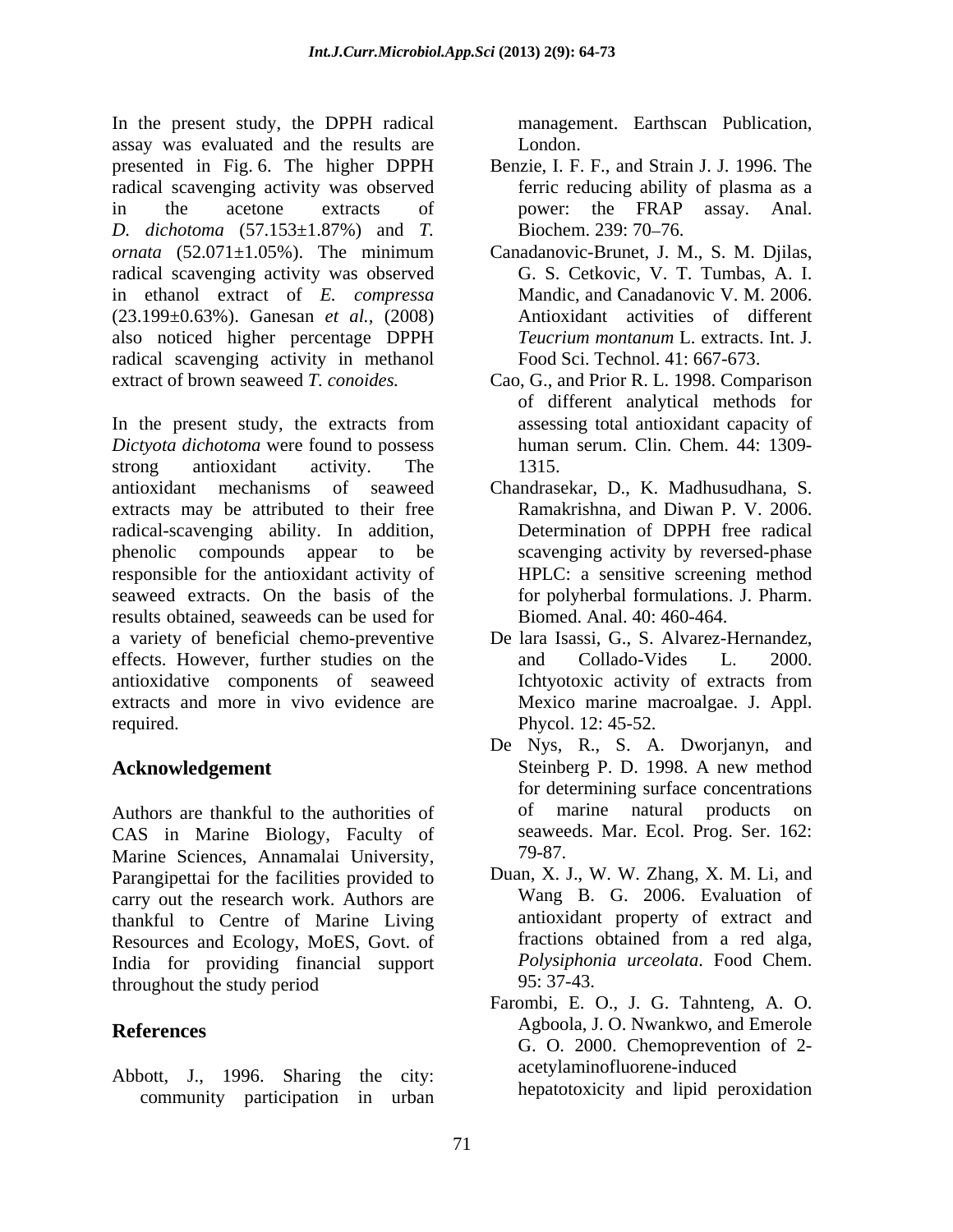in rats by kolaviron-a Garcinia kola 535 541. extract. Food Chem. 96: 254 260.

- 
- Gülçin, I., M. F. Büyükokuroglu, M. Matsukawa, R., Z. Dubinsky, E. Oktay, and Küfrevioglu Ö. I. 2002. On
- Gulçin, G., and Beydemir O Kufrevio,
- Jimenez- Escrig, A., I. Jimenez-Jimenez, Food Agri. 81: 530-534.
- Kahkonen, M. P., A. I. Hopia, H. J. Antioxidant activity plant extracts
- Kaur, C., and Kapoor H. C. 2001. formation of a phosphomolybdenum
- edible algae harvested in the Noto
- Kumaran, A., and Karunakaran R. J. 2007.
- Li, Y. F., C. J. Guo, J. J. Yang, J. Y. Wei,

seed extract. Food Chem. Toxicol. 38: comparison with pomegranate pulp pomegranate peel extract in

- Ganesan, P., C. S. Kumar, and Bhaskar N. Lim, S. N., P. C. K. Cheung, V. E. C. Ooi, 2008. Antioxidant properties of and Ang P. O. 2002. Evaluation of methanol extract and its solvent antioxidative activity of extracts from fractions obtained from selected Indian a brown seaweed, Sargassum red seaweeds. Biores. Technol. 99: *siliquastrum*. J. Agri. Food Chem. 50: 2717-2723. 3862-3866. antioxidative activity of extracts from a brown seaweed, *Sargassum*  3862-3866.
	- the in vitro antioxidant properties of 1997. A comparison of screening melatonin. J. Pineal Res. 33: 167–171. The methods for antioxidants activity in Matsukawa, R., Z. Dubinsky, E. Kishimoto, K. Masak, and Masuda Y. seaweeds. J. Appl. Phycol. 9: 29-35.
	- 2004. Evaluation of the *in vitro* Molyneux, P. 2004. The use of the stable antioxidant properties of extracts of free radical diphenylpicrylhydrazyl broccoli (*Brassica oleracea* L.). Ital. J. (DPPH) for the antioxidant activity. Food Sci. 16: 17-30. Songklanakarin J. Sci. Technol. 26(2): 211-219.
	- R. Pulido, and Saura-Calixto F. 2001. Nagai, T., and Yakimoto T. 2003. Antioxidant activity of fresh and Preparation and functional properties processed edible seaweeds. J. Sci. of beverages made from sea algae. Food Chem. 81: 327-332.
	- Vourela, J. Rauha, K. Pihlaja, T. H. Kujala, and Heinonen M. 1999. glucose amine. Jpn. Nutr. 44: 307-315. Oyaizu, M. 1986. Studies on product of browning reaction prepared from
	- containing phenolic compounds. J. 1999. Spectrophometeric quatitation of Agri. Food Chem. 47: 3954-3962. **antioxident** capacity through the Antioxidants in fruits and vegetables – complex: specific application to the the millennium's health. Int. J. Food determination of vitamin E. Anal. Sci. Technol. 36: 703–725. Biochem. 269: 337-341. Prieto, P., M. Pineda, and Aguilar M. antioxidant capacity through formation of a phosphomolybdenum determination of vitamin E. Anal. Biochem. 269: 337-341.
- Kuda, T., M. Tsunekawa, and Goto H. Rice-Evans, C. A., N. J. Miller, P. G. 2005. Antioxidant properties of four Bolwell, P. M. Bramley, and Pridham Peninsula, Japan. J. Food Comp. Anal. activities of plant-derived polyphenolic 18: 625-633. flavonoids. Free Rad. Res. 22: 375- Bolwell, P. M. Bramley, and Pridham J. B. 1995. The relative antioxidant 383.
	- In vitro antioxidant properties of Ruberto, G., M. T. Baratta, and Kaabeche methanol extracts of five Phillanthus M. 2002. Chemical composition and species from India. LWT-Food Sci. Technol. 40: 344-352. antioxidant activity of essential oils from Algerian Origanum glandulosum Desf. Fla. Fragr. J. 17: 251–254.
	- J. Xu, and Cheng S. 2006. Evaluation Stevenson, D. E., and Hurst R. D. 2007. of antioxidant properties of Polyphenolic phytochemicals-just